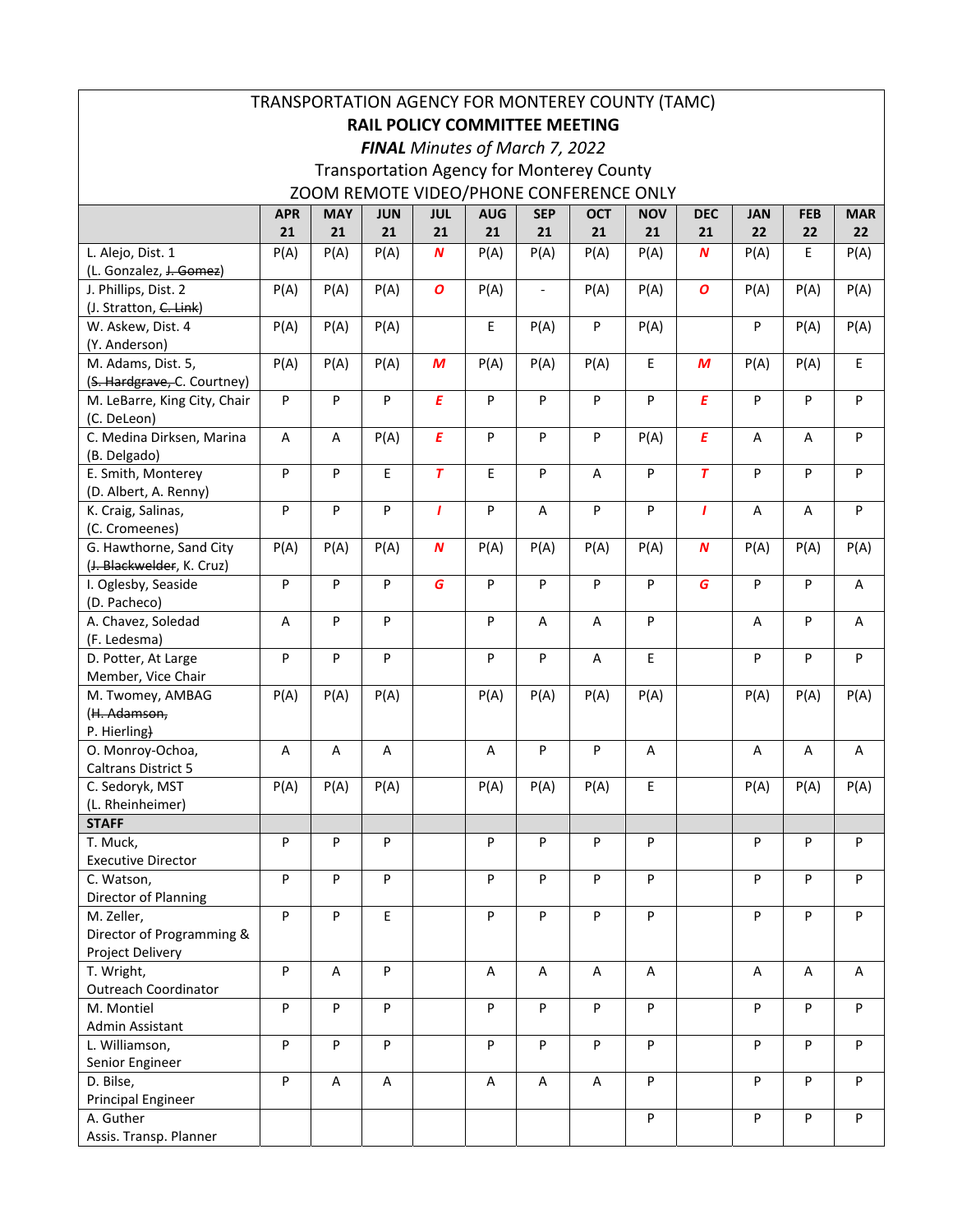*TC: via teleconference; VC: via video conference* 

P = Present A = Absent P(A) = alternate present E = Excused

# **1. QUORUM CHECK AND CALL TO ORDER**

Chair LeBarre called the meeting to order at 3:02 p.m. A quorum was established.

#### **OTHERS PRESENT**

Benson Kwong Caltrans Headquarters Jeffrey The Public

### **2. PUBLIC COMMENTS**

None

### **3. CONSENT AGENDA**

- **M/S/C**  Potter/Anderson/unanimous
- **3.1**  Approved minutes of the February 7, 2022 Rail Policy Committee meeting.  **END OF CONSENT AGENDA**

### **4. SURF! BUSWAY AND BUS RAPID TRANSIT PROJECT UPDATE**

The Committee received an update on the SURF! Busway and Bus Rapid Transit Project.

Doug Bilse, Principal Engineer, presented on the proposed SURF! Busway that is a 6‐mile bus‐ only corridor parallel to State Route 1 to be constructed along the Monterey branch line rail right-of-way. Mr. Bilse noted that the community engagement opportunities will be ongoing through the next year. The project expects to go out to bid for the construction in 2024 and start operation in 2027.

Committee Member Medina‐Dirksen asked for more information on the community engagement and what efforts are used to outreach to people with disabilities. Lisa Rheinheimer, MST, replied that the plan is to reach out to community groups and churches. The MST Mobility Center will help with outreach to persons with disabilities. Starting in late April, outreach efforts will include onsite pop‐ups, engagement opportunities, and an online engagement tool through Social Pinpoint. MST continues to work with City of Marina staff and will have another site visit.

Executive Director Todd Muck noted that all transportation projects must be state of the art for compliance with the Americans with Disabilities Act (ADA).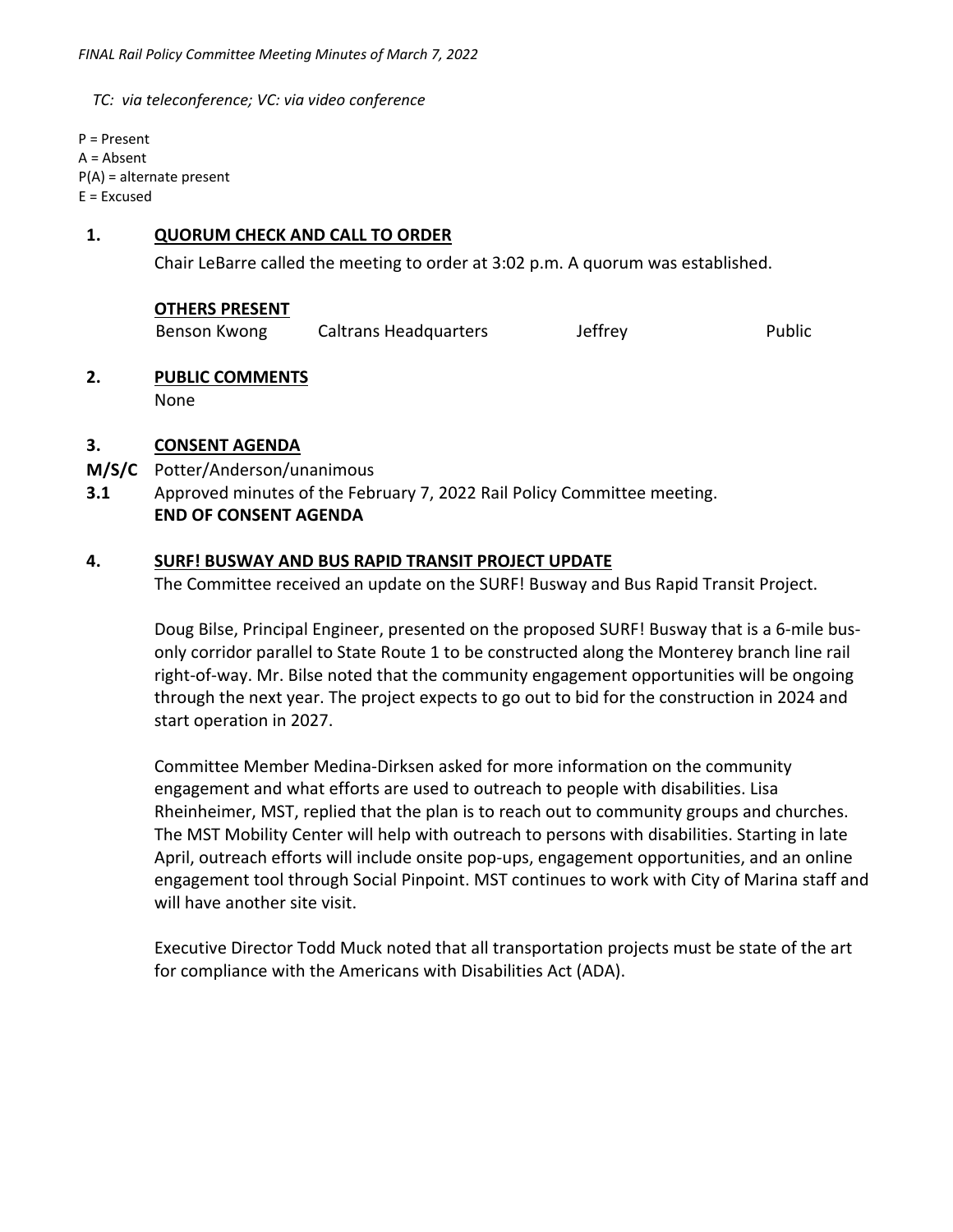# **5. SALINAS RAIL KICK START PROJECT UPDATE**

The Committee received an update on the Salinas Rail Kick Start project.

Christina Watson, Director of Planning, reported that the Monterey County Rail Extension Project won awards for the construction of Package 1, the parking and circulation improvements at the Salinas train station.

Mike Zeller, Director of Programming and Project Delivery, reported that staff continues to coordinate with Caltrans, the California Transportation Commission (CTC), and the City of Salinas on the logistics to transfer ownership of the completed project to the City of Salinas. Mr. Zeller noted CTC deferred the approval of the property transfer to the May CTC meeting.

Mr. Zeller reported that the Agency is pursuing the acquisition of five privately‐owned parcels for the layover facility for Package 2. He noted that the TAMC Board approved the contract with Bender Rosenthal to assist with Union Pacific Railroad property acquisition.

Ms. Watson reported that the design plans are at 90% and aim to have 100% plans in August. Staff will bring a Memorandum of Understanding (MOU) with Gilroy and Santa Clara Valley Transportation Authority (VTA) for improvements at the Gilroy train station to the March 23 Board for adoption.

# **6. COAST CORRIDOR RAIL PROJECT UPDATE**

The Committee received an update on the planned increase in passenger rail service along the cost corridor between San Francisco and Los Angeles.

Christina Watson, Director of Planning, reported that the Coast Rail Coordinating Council (CRCC) reelected Dave Potter as their chair at their meeting on February 25, 2022.

Committee Member Potter noted that he has chaired the CRCC for over 24‐years and wants to intensify the group's lobbying efforts for rail.